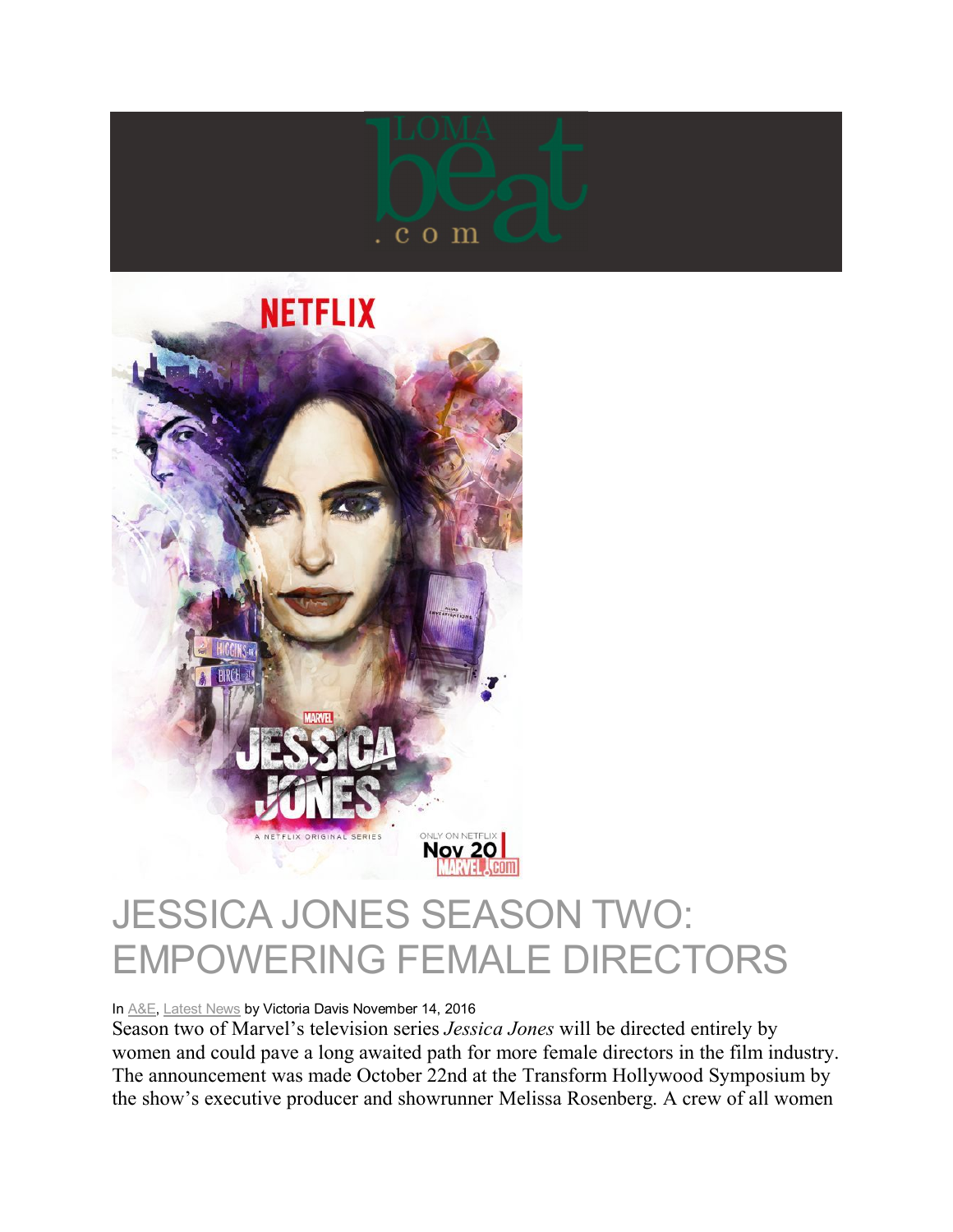directors not only embodies the essence of *Jessica Jones*, showing that a woman can make it in a man's world, but also promotes female representation in a male-dominated industry.

The show features a superheroine named Jessica Jones who becomes a private investigator after her superhero career comes to a tragic end. In an effort to put her life back together and embrace her inner heroine, Jones begins dealing with cases involving people with unique abilities and attempts to hunt down a vicious villain who continues to haunt her. "Many people were excited about *Jessica Jones* because it was going to have a female protagonist, not to be just part of an ensemble that focused solely on a male super hero." said Linda Beail, a PLNU professor of Political Science and Director of Women's Studies. "So to put female directors in charge just makes a ton of sense. It shows this team knows something about the actual substance of their show and whose story it's telling."

Beail is passionate about female representation in the film industry and has even partnered with author Lilly J. Goren to publish her books, *Mad Men and Politics,* as well as, *You've Come A Long Way Baby: Women, Politics and Popular Culture.* Beail and Goren focus heavily on women representation in film and pop culture, recognizing the success of women like Shonda Rhimes who made a name for herself in entertainment and was the driving force behind hit television successes like *Grey's Anatomy*. "There's women who can do these jobs and who have really interesting and creative ideas and experiences to bring to the table" said Beail. "We should be celebrating that and embracing that, along with making space for it." Rosenberg is no exception. *Jessica Jones* celebrates the endurance and ambition of women and its latest announcement of having all female directors may open the gates to more female directors in Hollywood.

According to PLNU communications professor, Alan Hueth, the film position of the director has been a "men's club" for a long time. "In the last ten years, it's been a more heated discussion about women getting involved in higher positions in the film industry," said Hueth. "There's been a bunch of women producers going back to the 70s, but the role of director has always been dominated by men." According to Hueth and Rick Moncauskas, Point TV's Studio Manager, the film business is very much dependent upon trust and "who you know." With men commanding most of the director roles, more men, rather than women, are likely to be recruited into the position. "You get trust through people that you know," said Hueth. "Since most of the people that work in the directing business are men, you therefore have more men doing the work and more men getting the experience that will get them the positions they want." Moncauskas added, "It's the same reason there aren't a lot of female CEOs around. It's easier for the male CEOs to hire people they know and most of the time the people they know are people who are the same gender as them."